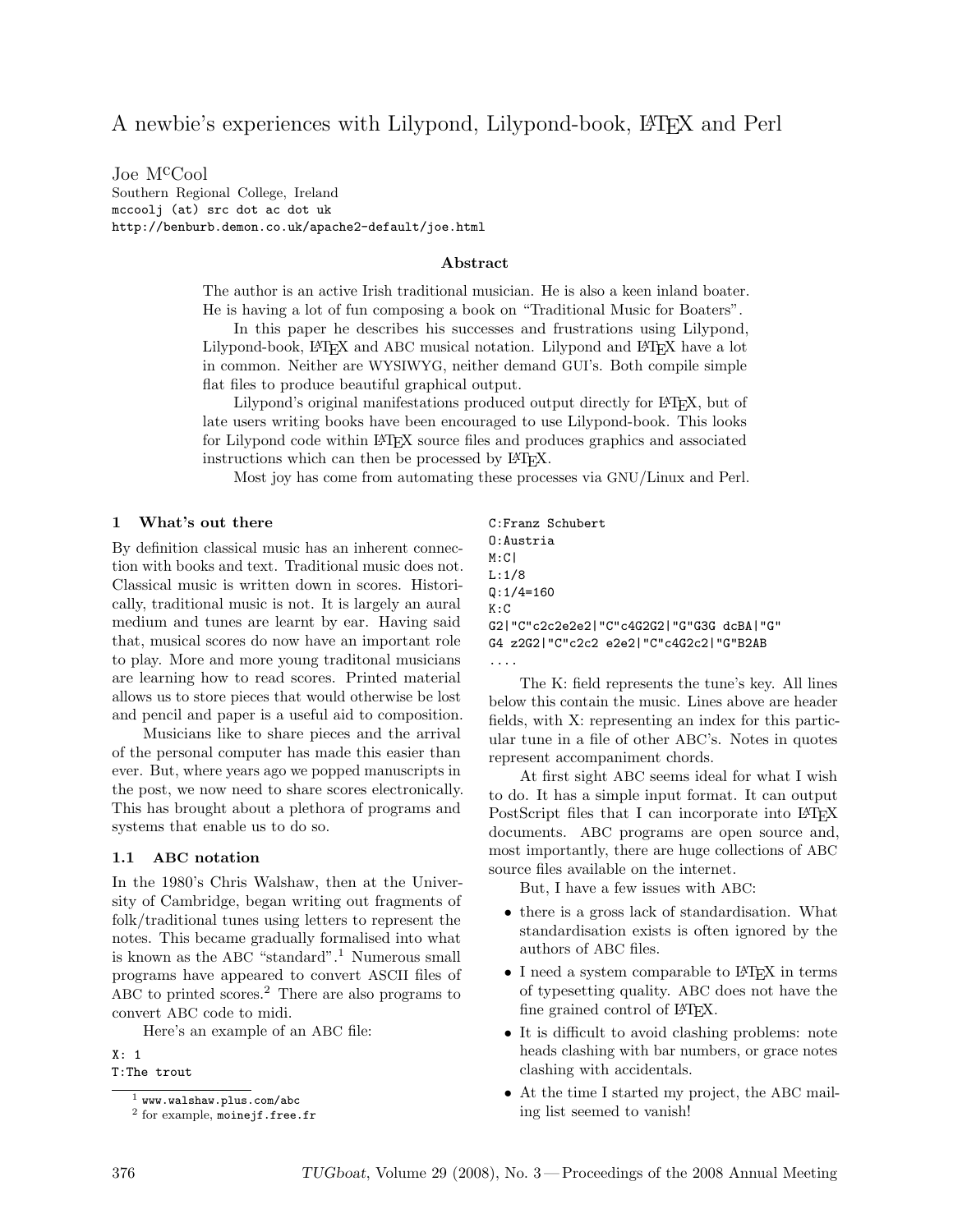### 1.2 Commercially available software

Under Microsoft Windows, several commercial programs are available for typesetting music. Finale,<sup>3</sup> Sibelius, $4$  and Cakewalk<sup>5</sup> are well known. Noteworthy Composer is available as shareware.<sup>6</sup>

### 1.3 MusicTEX and MusiXTEX

Both of these, based on what I could find out about them,<sup>7</sup> appeared too complex for me. They did not seem to have an active development or support community.

### 1.4 Lilypond

I rejected the commercial products and Noteworthy because they use proprietary file formats and they rely on GUI interfaces. I am a traditionalist in more ways than one. Long ago I realised the power, elegance and beauty of plain ASCII files under GNU/Linux. Hence my final choice of Lilypond.<sup>89</sup>

- Lilypond's originators have objectives very similar to those of LAT<sub>EX</sub>: "to print music in the best" traditions of classical engraving with minimum fuss".
- Lilypond uses plain ASCII, not dissimilar to ABC.
- Lilypond enjoys ongoing development.
- Its documentation is excellent.
- Very active user support via mailing lists.
- Very fast keying of source files:
	- Note durations need stating once only. In the input a4 b, the notes a and b have the same duration.
	- Notes can be raised an octave using a following ' or lowered by a following ,. Lilypond also provides a relative mode in which it will position notes on the scale in a common sense, reasonable fashion.

$$
\verb+\relative c'' {\n b c d c b c b es a\n}
$$

These notes will all be placed within the scale, rather than climbing higher upward.

- key transposition is easy: \transpose d e ...
- The excitement and delight I found putting together my first Lilypond scripts was matched only by that of my first LATEX scripts. Lilypond and LAT<sub>F</sub>X really are first cousins!

 $^6\,$  www.noteworthysoftware.com

<sup>8</sup> www.lilypond.org

### 1.5 Example Lilypond file

```
\version "2.11.33"
\header {
  composer = "Joe Mc Cool"
  title = "The Eight Lock"
  dedication = ""
}
voicedefault = {
  \relative c'
  \clef treble
  \key g \major
  \times 4/4
  \repeat volta 2 {
    \times 4/4
    \clef treble
    d'4 d8 e d c b4
    ....
  }
  \repeat volta 2 {
    a'4 a8 a b c4.
    ....
  }
}
```
\include "../new.score.ly"

Notice the indentation of code, similar to programming languages. voicedefault is a musical object that will subsequently process as a score (see below), or a midi file.<sup>10</sup>

As my project gathered weight I got tired of having to edit individual Lilypond files in order to change the overall look of my book, hence my use of the include statement. new.score.ly consists of:

```
\score{
\lt\voicedefault
}
\rightarrow\layout{
  #(layout-set-staff-size 20)
  }
```
{

}

In order to change the overall look of all my pieces, for example to change the staff size, all I have to do is edit the above.

## 2 My approach

My approach is constrained by the following goals:

- Each page should contain an integer number of tunes. Classical musicians are happy (or at least willing) to turn a page in the middle of a piece, traditional musicians are not.
- Traditional music is often played in sets. Two or three jigs will be played one after the other,

<sup>3</sup> www.finalemusic.com

 $<sup>4</sup>$  www.sibelius.com</sup>

 $^5$ www.cakewalk.com

<sup>7</sup> www.tex.ac.uk/cgi-bin/texfaq2html?label=music

<sup>&</sup>lt;sup>9</sup> In rural Ireland we have a saying: "If you think a donkey will do the job, use a horse!"

<sup>10</sup> though midi support is regrettably not good in Lilypond.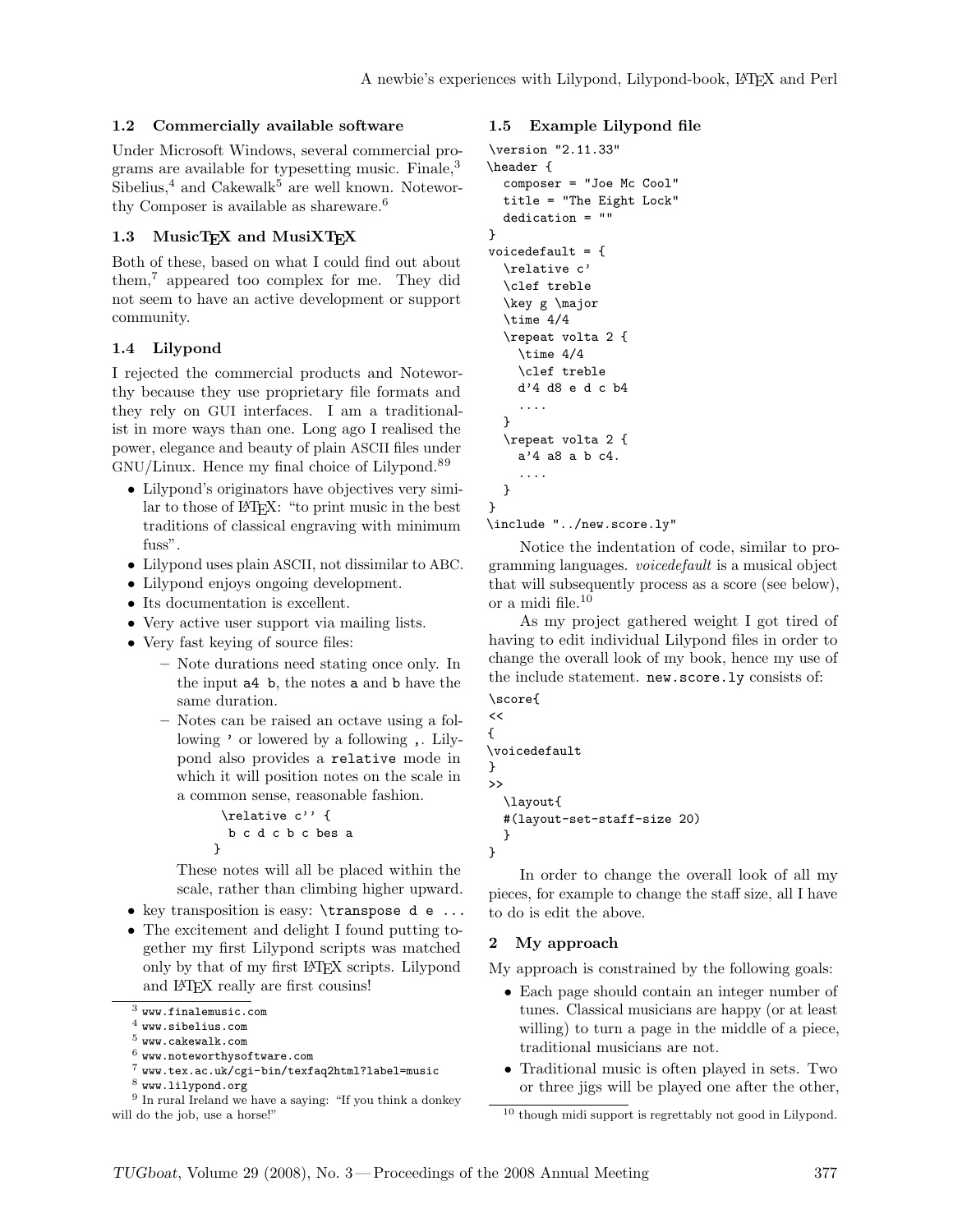or a group of hornpipes. When new tunes are added to the collection, they must be kept as close together as possible to other members of their set, ideally on the same page, or on the same spread.

- Brief texts and footnotes must appear on the page of the tune to which they refer.
- Index entries must have the form 'name : type : page number'. This reveals the page number and the tune type for each entry.
- The build process should produce midi files.

#### 3 Combining Lilypond and L<sup>AT</sup>EX

Here is a simple example of a  $\mathbb{A}$ T<sub>F</sub>X file (small.ly) containing Lilypond code:

```
\documentclass{article}
\begin{document}
\noindent
Some text before a musical snippet.\\
\begin[quote,fragment]{lilypond}
{
  c' e' g' e'
}
\end{lilypond}
Another snippet:\\
\begin[quote,fragment]{lilypond}
{
  f' g' a' b'
}
\end{lilypond}
Some more text.\\
\end{document}
```
This is processed by the command line:

```
lilypond-book -f latex --psfonts
              --output OUTPUT small.tex
```
And in the OUTPUT directory Lilypond creates the following files:

```
lily-2b589ef505-1.eps
lily-2b589ef505.eps
lily-2b589ef505.ly
lily-2b589ef505-systems.tex
lily-2b589ef505-systems.texi
lily-2b589ef505.txt
lily-eb070afcf7-1.eps
lily-eb070afcf7.eps
lily-eb070afcf7.ly
lily-eb070afcf7-systems.tex
lily-eb070afcf7-systems.texi
lily-eb070afcf7.txt
small.dep
small.tex
snippet-map.ly
snippet-names
tmpMQ9ShM.aux
```


Figure 1: small.pdf

Here the file small.tex constitutes the final output. This is then processsed by LAT<sub>EX</sub> in the normal way, with the result shown in Fig. 1.

Lilypond-book creates a graphic for each line of music. It also creates a graphic for the whole snippet — in our small example, 2b589ef505-1.eps and 2b589ef505.eps. My project has currently gathered about 200 tunes and the number of small files in OUTPUT hovers around 3500!

Contents of OUTPUT/small.tex:

\documentclass{article} \usepackage{graphics} \begin{document} \noindent Some text before a musical snippet.\\ {% \parindent 0pt% \ifx\preLilyPondExample \undefined% \relax% \else% \preLilyPondExample% \fi% \def\lilypondbook{}% \input lily-2b589ef505-systems.tex% \ifx\postLilyPondExample \undefined% \relax% \else% \postLilyPondExample% \fi% } Another snippet:\\ {% \parindent 0pt% \ifx\preLilyPondExample \undefined% \relax% \else% \preLilyPondExample% \fi% \def\lilypondbook{}% \input lily-eb070afcf7-systems.tex% \ifx\postLilyPondExample \undefined% \relax% \else% \postLilyPondExample% \fi% } Some more text.\\ \end{document}